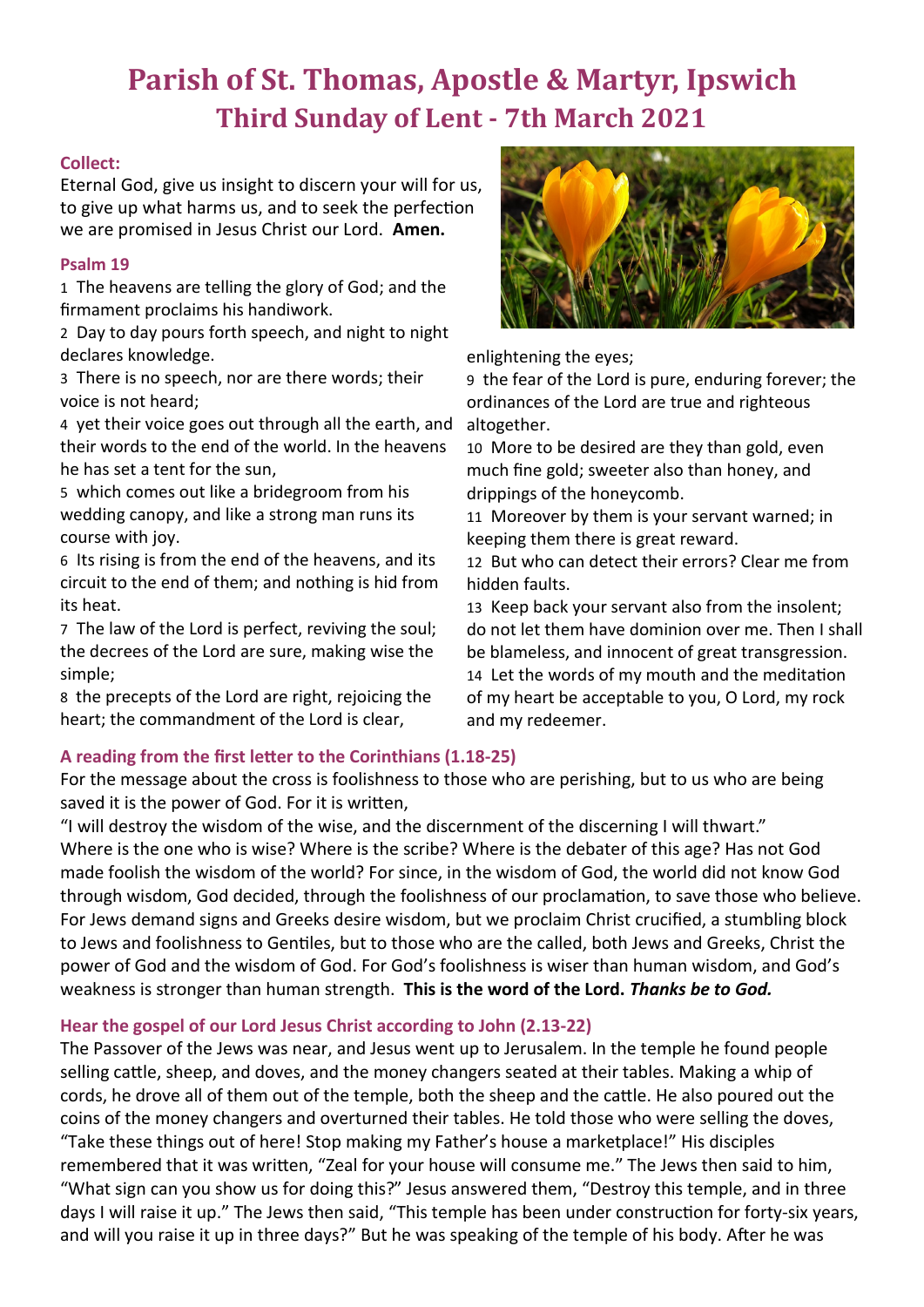raised from the dead, his disciples remembered that he had said this; and they believed the scripture and the word that Jesus had spoken. **This is the gospel of the Lord.** *Praise to you, o Christ.*

## **Reflection:**

When Christians talk about Jesus, we have a tendency to lean heavily on characteristics like love, peace, gentleness, having time for everyone, walking around doing miracles, etc. But, today's gospel reading shows us quite a different side of Jesus. Here we see anger that bursts out into ransacking the traders' stalls set up in the Temple, and attacking people with a homemade whip! This Jesus is not pretty. This Jesus is prophetic and shocking.

Now, one explanation for Jesus' actions is that he is angry to see a place of worship transformed into a market, where there is buying and selling instead of reflection and prayer. The focus was on the wrong thing, simply trying to make a profit. However, the "trade" in question was legitimate and necessary for pilgrims and others who had to purchase the animals needed in temple worship. To sacrifice animals was a key part of what happened at the temple, and so the stalls would have provided a vital service, allowing all those who came to be able to buy what they needed. In a way though, this is besides the point. The way John's Gospel tells this story highlights that what Jesus is in fact doing is pointing away from the temple altogether. Jesus is saying something bigger than 'don't use the temple wrongly'. He is pointing to the fact that 'you don't need this temple at all'. For Israel, the Temple in Jerusalem was God's permanent dwelling place, a sign of the covenantal promise of eternal presence. The sacrificial rites were administered here according to biblical law. It was the most important and most holy place. It was where God was, and where humans came to restore and renew their relationship with God. But Jesus was literally overthrowing all of that. His message (although nobody listening understands it!) is that Jesus himself is the location of God's glory, rather than the temple they are standing in. Jesus brings temple activity to a standstill in order to point to *another holy place* altogether. It's confusing for those seeing what's happening, because God was so separate from people. Only priests were allowed into the inner part of the Temple where God was, and even then only by following various rules. God was set apart. But this is part of why Jesus being human was so incredible—it smashed those boundaries and brought God *into* humanity. So the Temple in all its beauty, and all the sacrifices attempting to reconcile people to this distant God, were made completely redundant. Jesus *was* the temple where God dwelt, so God was not distant any more, but standing in the midst of them turning everything upside down, asking them to see. This interaction points to nothing less than the *relocation of God*. The Temple in Jerusalem was reduced to a ruin by the Romans in the year 70 CE (AD), before John's Gospel was even written. But of course, when he declares that he can raise up the temple in only three days, we know Jesus was speaking of himself at the resurrection.

All of this points us toward an important consideration. The Temple was the most holy place for Israel because it was where God was. But Jesus changed things so that God is now within us. *We* are temples. And if that is the case, it should have a fundamental impact on the way we treat human beings. Now I'm not saying that churches and religious buildings have no worth, but we must be careful to avoid putting emphasis in the wrong place. When we focus too much on a physical location, we risk missing the glory of God standing right in front of us. Perhaps this is what Jesus was getting at when he caused the chaos in the temple. It was certainly one way of getting people to focus on him! So this reading is unusual, dramatic, shocking, and political. It makes us ask the question, what do we value? Is it our fellow humans, the bearers of God's image, the living temples of God's glory? If we are God's temples, then we are worthy of treasuring above all else. And that surely has deep implications for the choices we make, for who we support, for how we vote, for what we buy, for the charities we give to, for how we talk about others, for how we value ourselves... The list goes on. We may think we can't do much, but starting with some deep thinking about what we value and why is a good start. The good news is, you are precious. The challenge is, so is literally everybody else, and what we do with that knowledge is how we show God to the world.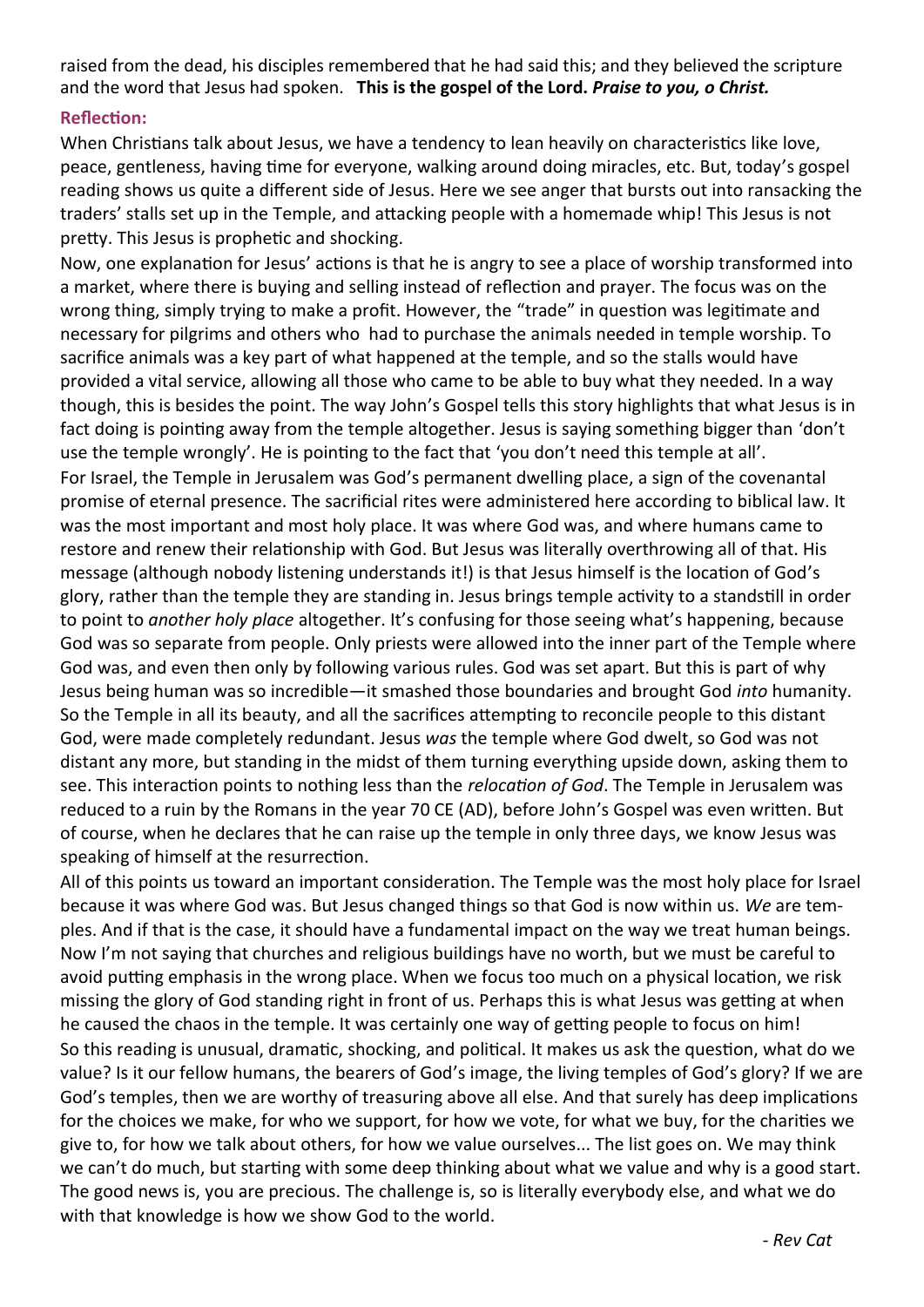*Since we are justified by faith, we have peace with God through our Lord Jesus Christ, who has given us access to his grace.* **The peace of the Lord be always with you.**

## **This week's hymn:**

*Bless the Lord oh my soul Oh my soul Worship His Holy name Sing like never before Oh my soul I'll worship Your Holy name*

The sun comes up It's a new day dawning It's time to sing Your song again Whatever may pass And whatever lies before me Let me be singing When the evening comes *Bless the Lord oh my soul...*

You're rich in love And You're slow to anger Your name is great And Your heart is kind For all Your goodness I will keep on singing Ten thousand reasons For my heart to find *Bless the Lord oh my soul...*

And on that day When my strength is failing The end draws near And my time has come Still my soul will Sing Your praise unending Ten thousand years And then forevermore *Bless the Lord oh my soul...*

#### **A prayer for the journey of Lent**

Sovereign Lord, your hand has touched the dry bones of our faith, your Word has breathed new life where there was death, your spirit raised us up from where we lay, your love has brought us home and to your Cross, and by your grace we stand forgiven, free. Hallelujah! Amen.

#### *Please pray for:*

**Those with chronic or long-term illness:** Rosemary, Eric Dickerson, Jenny, Andrew Barfield, Kathy Steele, Andrew, Peggy, Margaret Christian, Natacha, Rex & Jill, Christine, Stephen, Samantha, Jean Dominy

**\_\_\_\_\_\_\_\_\_\_\_\_\_\_\_\_\_\_\_\_\_\_\_\_\_\_\_**

**Those undergoing treatment or currently ill:** Katie, Gloria Elmer, Leslie Bloomfield, Roger Dickerson, Vicky & Matt, Dagmar, Roy

**All who are affected by the Coronavirus** in the UK and around the world: *For all who have lost their jobs due to Covid19; all who are despairing. For all who have lost their lives; the injured, the bereaved. For hospital and health care workers*

**For our government & MPs', and local councillors: for honesty in politics, for wisdom and justice for all.** For refugees across the world & diplomates and peace makers, working to end conflicts

**Those who have recently died, and their families mourning their loss:** Stephen Flewitt, Vincent Lightbody. RIP

#### *Prayer for our new Priest-in-Charge:*

Lord, give us all wisdom and guidance as the search process goes ahead. We know that you have plans for us as a church - and we trust you. We pray that the right person will be drawn to us, that your Spirit will be at work. Grant us a vision, Lord, to see what we can achieve, to reach out beyond ourselves, to stretch our capabilities, to increase our sense of purpose, to be sensitive to your presence at all times and listen to your call.

#### *Scriptures for our new priest:*

We are hoping for a priest who can aspire to Philippians 2, and offer joy and humility in serving the Lord at St Thomas. To lift up holy hands in prayer (1 Timothy 2: 8) - and to keep hold of the deep

truths of the faith (1 Timothy 3:9).